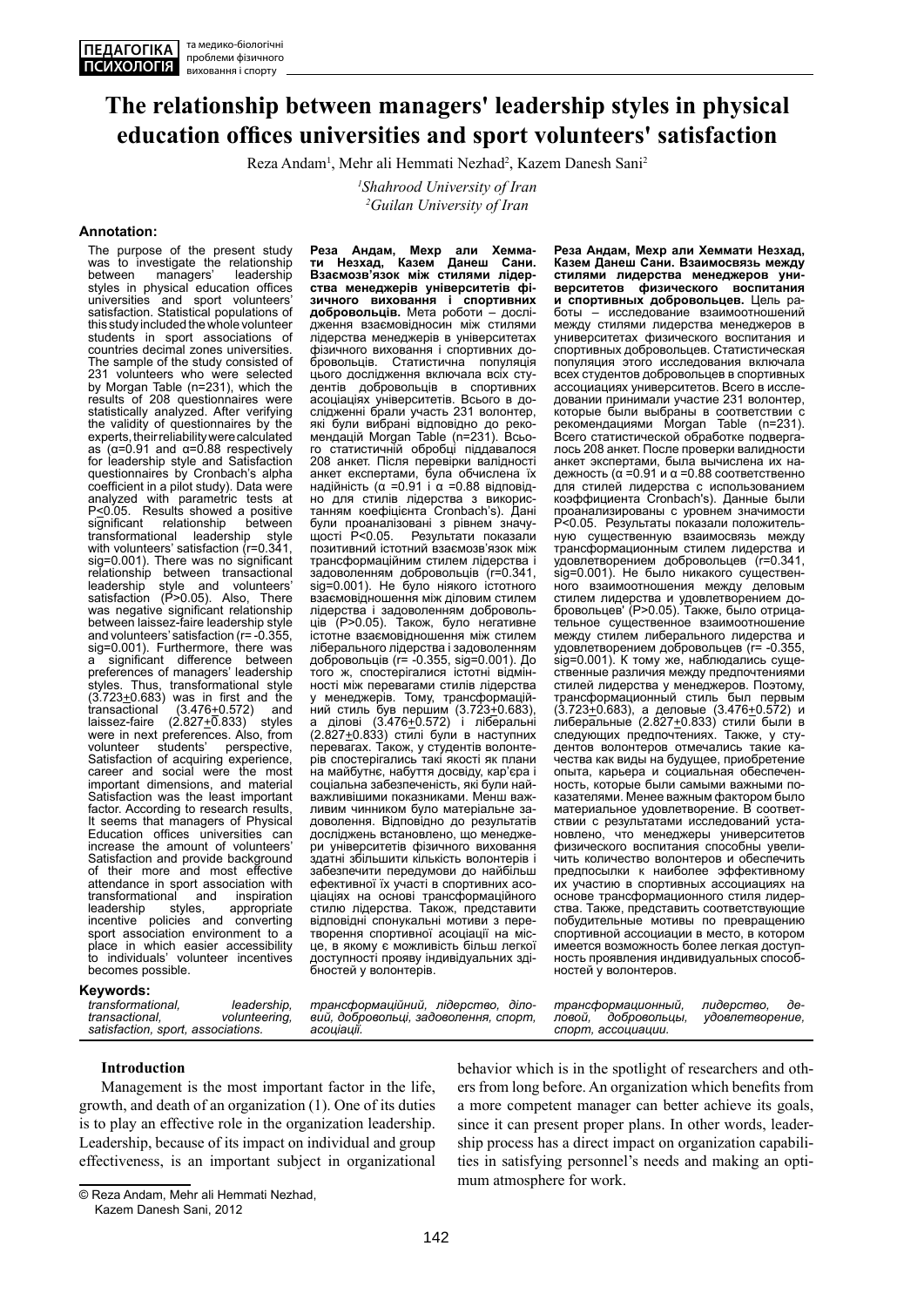

The issue which currently attracts most researchers is that what kind of leadership behavior will be suitable for organizational process. The most recent studies about leadership mention two theories: transformational and transactional leadership which at first Berns theory (1978) was its starting point then Bass redefined it in 1985. Berns contrasted two styles of leadership: *transformational* and *transactional* and indicated that transformational leaders addressed crucial needs and high levels of followers (e.g. the need forself-flourishing from Maslow`s point of view) and encourages them to a higher level of motivation (2).

Transformational leadership process has its root in personal values and ideas of the leader. These kinds of leaders make their subjects to operate with a strong morale so they can effect deeply on the organization. Such leaders get their inspiration from their deepest personal values (e.g. justice, fairness, honesty, and honor). Thinkers of organizational behavior, alongside these two leadership styles, mention another style by the name of laissezfaire leadership. Laissez-fair leaders are those who have no motivation and skill to perform managerial tasks. They define standards when there is a problem (3).

In these recent decades, increasing competition in global scales and continuing changes in experiences and technology led to organization management methods have been reviewed. One of the most important achievements of this review was human resource management development (4). Human resource means all people who work in different levels of an organization. In a general categorization, human resource who works in the organizations is divided into two groups: official personnel and volunteers. From Paul`s (1999) point of view, a volunteer is a person with complete authority, without any expectation for reward, who works in a formal and official environment to help others (5).

The convention of volunteering and service delivering to the society is a contemporary world phenomenon which has its roots in social traditions of the people around the world. Today, volunteers are an important part of organizations` human resource, public institutions and especially private sectors. The kind and nature of voluntary activities is various. Nowadays, volunteering in sports and entertainment is an important part of voluntary activities (6, 7). Volunteers in sport organizations are divided into two categories: traditional or long term volunteers and event or short term volunteers. Voluntary activities in sport area have bilateral benefits which are useful for both sport society and the volunteer. Cnaan,R.A,Goldberg-Glen (1991) indicate that people continue their voluntary activities as long as these activities satisfy their personal needs. In other words, if people feel satisfied about their voluntary experiences they will continue their activities and vice versa (8).

Pauline (2009) showed in his study that by satisfying motivational needs of volunteers, satisfaction will increase (9). Sherer (2004) studied the factors which effect volunteers' satisfaction who were active in entertainment. He addressed six dimensions: *work nature and environment satisfaction, general satisfaction about services, service conditions, current situation of work environment, and the*  *manager and communication with colleagues.* He indicated that *work nature and environment satisfaction* was the most important factor. Second and third place belonged to *current condition of workplace* and *colleagues behavior as* important resources for volunteers' satisfaction (10). Proper behavioral patterns for the manager in each organization can lead to strong morale and motivation among employees (official and volunteer) and increase their level of job satisfaction. In the other hand, job satisfaction can lead to more efficiency, less employee absence, and it can encourage volunteers to participate in these activities again and again (11).

Waldman et al. (2001) suggest that leadership style of a manager should be one of the highest levels of theories; since manager`s guidance and control impact decision making process, employee satisfaction, and organization`s output (12). ). Howell and Frost (1989), Awamleh and Gardner (1999), Avolio et al (2002), Frese et al (2003) presented some strong documents which showed that transformational managers had more satisfied subjects than other managers (13). Money (2011) introduced transformational leadership as an important factor in organizations` success and indicated that transformational leadership can increase job satisfaction and effectiveness in an organization (14). Wang et al. (2011) showed that there was a positive link between transformational leadership style and job satisfaction among the nurses (15). The study conducted by Moriano et al. (2011) illustrated that there was a positive relationship between transformational leadership and employees` entrepreneurship while there was a meaningful and negative link between transactional leadership and entrepreneurship (16).

Burton & Peachy (2011) showed that there was more positive link between college sport managers` transformational style and organizational outputs (satisfaction, extra effort and effectiveness) (17). Oguz (2010) illustrated that there was a positive and meaningful relation between principals` transformational and transactional leadership styles and volunteer teachers` citizenship behavior (18). Fang et al. (2009) indicated that managers, who used transformational leadership style to conduct their employees, increased their job satisfaction (19).

Regarding past studies` findings, organizations need effective and competent managers and employees (official and volunteer) in order to achieve defined goals for multilateral development. Thus, management implementation and effective leadership styles are requisites for any organization success. One of these organizations is universities` sport administrations.

Based on different theories, in sport organizations, manager`s leadership style selection method can effect volunteers satisfaction. The manager, as the leader of universities` sport administration, can choose different styles in conducting human resource through which he/she can include employees` satisfaction in the organization goals. If volunteers are content with managers` performance and their management method in universities sport administrations , not only they will act with more motivation, but also they make them stay in the activity and participate again. Althogh there are many studies about leadership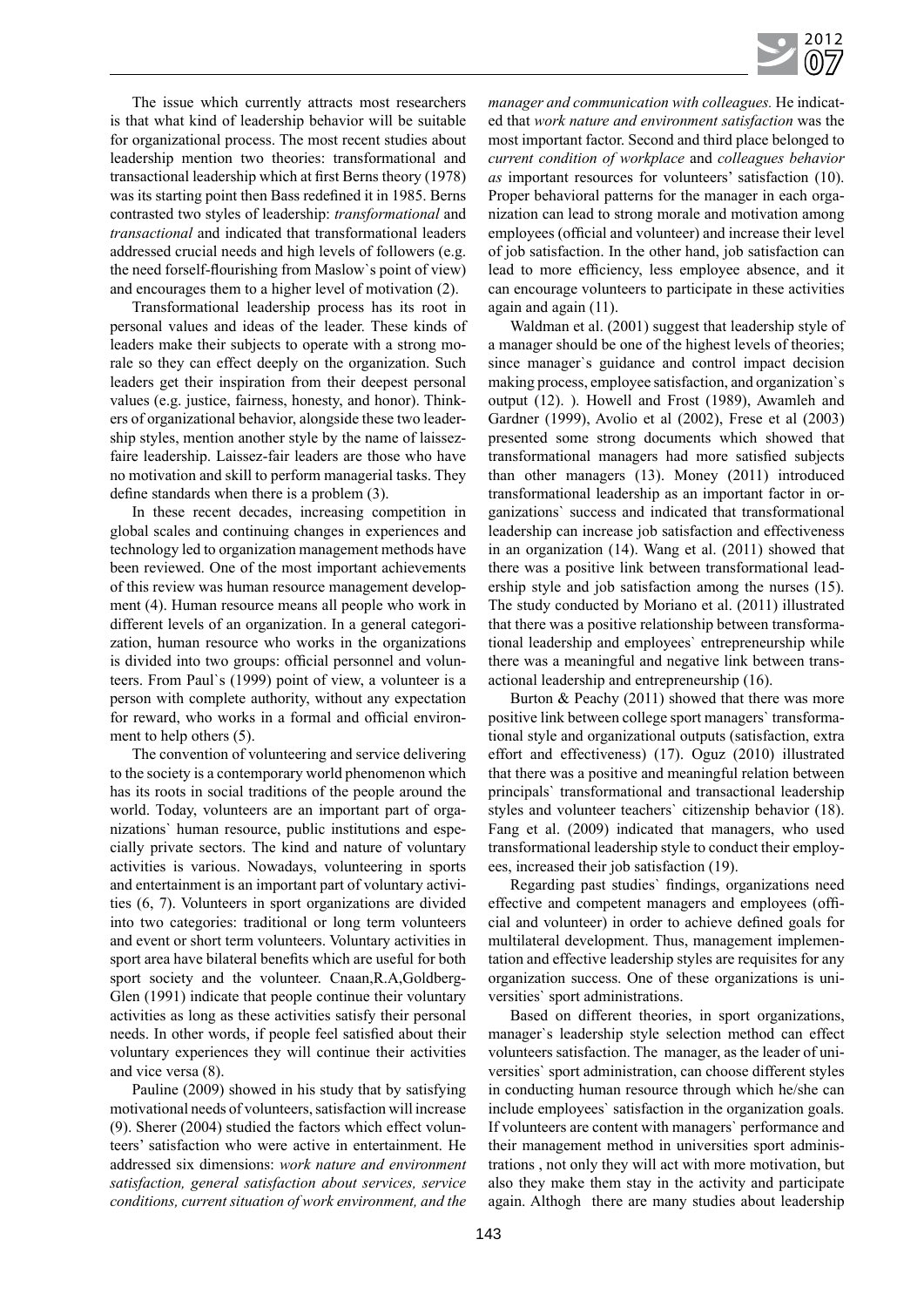styles, there is no study about the relation between leadership style and sport volunteers satisfaction. Also, there are limited studies about sport volunteership especially satisfaction in our country. Regarding what mentioned above the purpose of this study is to answer these questions: Is there any relation between sport administration managers` leadership style and sport volunteers satisfaction? Which leadership style is more related to volunteers satisfaction?

## **Methodology**

This field study is descriptive and correlative. Statistical population of this study is the volunteer students in universities` sport associations of 10 regions of the country. Among 73 universities, 17 had active sport associations. Based on Morgan table, 231 students were selected as statistical sample (n=231) from which the results of 208 questionnaires were analyzed. Bass and Avolio (1995) Multifactor Leadership Questionnaire (MLQ) was used to measure managers` leadership style of the universities` sport administrations. This questionnaire includes 41 questions with 5-value Lickert scale (1=never to 5=always) and studies three concepts of transformational, transactional and laissez-faire leaderships as three independent and individual dimensions. Malaei`s experience satisfaction questionnaire is also used in order to study satisfaction dimensions and to determine their priorities. This questionnaire includes 31 questions with 5-value Lickert scale (1=absolutely disagree to 5=absolutely agree) and reviews eight dimensions of satisfaction: acquiring experience, career, material, enhancement, purposive, social, protective, and commitment. The face and contentrelated validity of research tools were confirmed by sport management experts. Also their reliability in a study including 30 sport associations volunteers by using Cronbach Alpha were  $\alpha=0.91$  and  $\alpha=0.88$  for leadership style and satisfaction of volunteer experiences. Descriptive statistical methods were used to describe the findings (mean, standard deviation, etc.). Kolmogorov-Smirnov Z test was used to study variable distribution (being normal and not being normal). Since variable distribution was normal, Pierson correlative coefficient tests, frequent measurement, independent t, and Bonferroni Post hoc test were used in order to analyze the data.

### **Research findings**

124 boys and 84 girls (59.6 and 40.4 percent of the total volunteers) were tested, 89.4% were single and 10.6% were married. Their average age was 22.03*+*2.2, 7.7% of them had junior college diploma, 79.3% had BA, 12.5% had MA, and 0.5% had PHD. More than half of these volunteers (67.8%), were sport students and 32.2% belonged to other fields. Also, average activity profile of sport association volunteers were 1.71*+*0.87.

Table 1, shows the results of the study about the relation between study`s variables. Based on the results of this table, there is a positive and meaningful relation between transformational leadership style and volunteers satisfaction. Also there is no meaningful relation between transactional leadership style and volunteers satisfaction. Besides, there is a negative and meaningful relation between laissez-faire leadership style and volunteers

satisfaction.

Regarding the results of tables 2 and 3 (repeated measurement test), it can be observed that there is a meaningful difference between priorities of universities 'sport administration managers` leadership styles. Transformational leadership style (3.723*+*0.683) is in the first priority and transactional leadership style (3.476*+*0.572) and laissez-faire (2.827*+*0.833) are in the second and third priority.

From volunteer students` point of view, satisfaction of acquiring experience, career, and social are the most important and material satisfaction is the least important dimension of sport associations` volunteers' satisfaction (figure 1).

### **Conclusion and discussion**

The purpose of this research is to study the relation between universities sport administrations managers leadership style and universities sport associations volunteers satisfaction. The results of this study show that there is a positive and meaningful relation between transformational leadership style and volunteers satisfaction (r=0.341; P<0.05), negative and meaningful relation between laissez-faire leadership style and volunteers satisfaction ( $r=0.355$ ; P<0.05). Also, there is no meaningful relation between transactional leadership style and volunteers satisfaction.

Studies show that in transformational leadership style, the leader, encourages the subjects in order to reach their maximum potential power and this makes them to satisfy their higher levels of needs (success and self-recognition), and group goals. Mahate (2005) shows in his study that to have higher satisfaction levels and better function, bank managers need to use transformational leadership style (13). The results of the studies of Mary ClaireKlein (2006), Charles Emery et al. (2007), Fang et al. (2009), Rowold (2009), Korek, S., Felfe, J., Rothe (2010), are similar to those of this study. The results of this study show that the tendency among sport administration managers leadership style is toward transformational, transactional, and then laissez-faire. Charles Emery et al. (2007), indicate that transformational leadership has higher relation with job satisfaction and organizational commitment than transactional leadership. This study`s results agree with the results of Tuker`s (1992) research results.

In contrast with the results of this study, Susan B. Pettine (2006) shows in her study that transformational leadership has no privilege over transactional leadership in using voluntary forces (23). Rejas et al. (2006) studied the effect of leadership style on the performance of small companies in Chile. They reported that transformational leadership was in the middle, transactional leadership was in the highest, and laissez-faire leadership was in the lowest level of leadership styles. It seems that, among the reasons that this study doesn`t compatible to that of Doherty (1997), Ceroy & Danylckuk (1996), Pruijn & Boucher (2002), Rejas et al (2006) are the difference between statistical population, cultural differences, and the difference between environments used by these researchers and those of sport administration. Transformational leadership style, because of considering individual`s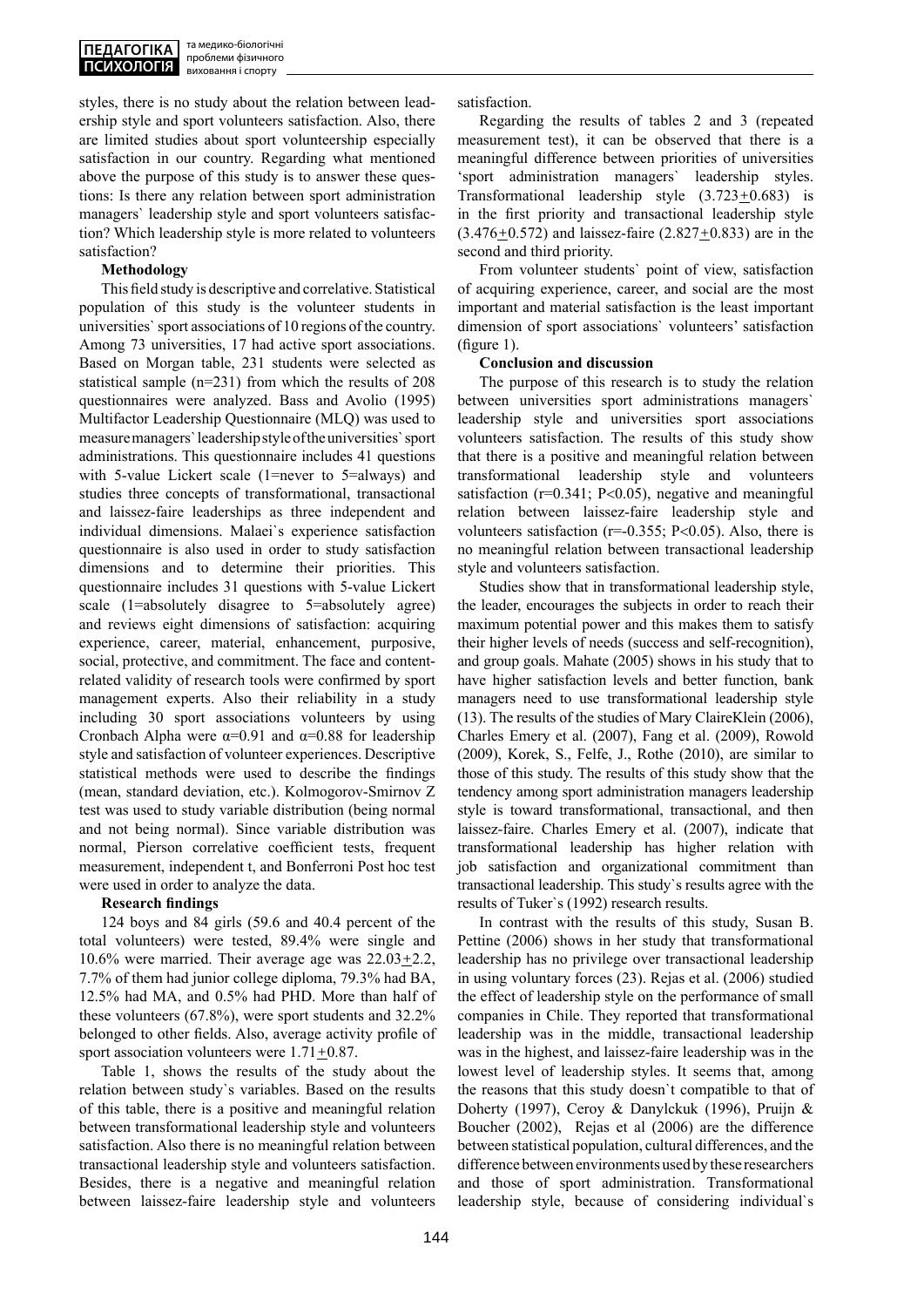

|  |  | Table1. Relationship between leadership styles and sport volunteers' satisfaction |
|--|--|-----------------------------------------------------------------------------------|
|  |  |                                                                                   |

|                          |     | <b>Transformational</b>  | Transactional | Laissez-faire |  |
|--------------------------|-----|--------------------------|---------------|---------------|--|
|                          |     | Leadership<br>leadership |               | leadership    |  |
| volunteers' satisfaction |     | 0.341                    | 0.069         | $-0.355$      |  |
|                          | Sig | $0.001*$                 | 0.322         | $0.001*$      |  |

\*significant relationship in P≤0.05

*Table2. Relationship between leadership styles and sport volunteers' satisfaction*

| Mauchly's Test of Sphericity |   | Tests of Within-Subjects Effects |                        |       |             |         |           |
|------------------------------|---|----------------------------------|------------------------|-------|-------------|---------|-----------|
| Mauchly's W                  |   | sig                              | factor                 | df    | Mean Square |         | SIg       |
| 0.532                        | ∸ | $0.001*$                         | Greenhouse-<br>Geisser | 1.362 | 65.278      | 103.437 | $0.001$ * |

\* Significant difference in P≤0.05

|                  |                                | Mean diffrence | Sig                   |
|------------------|--------------------------------|----------------|-----------------------|
| Transformational | Transactional<br>Laissez-faire | 0.247<br>0.895 | $0.001$ *<br>$0.001*$ |
| Transactional    | Laissez-faire                  | 0.648          | $0.001$ *             |



\* Significant difference in P≤0.05

morale and values, and driving their inner motivations, has a great impact on human resource management especially in sport management sector. Those sport officials who adopt this style, are recognized as successful leaders and have a great impact on their followers. Thus, universities sport administrations managers, through transformational leadership, can affect the level of sport associations' volunteers' satisfaction and the effectiveness of sport activities under their control. Also, the results of this study show that the priority of volunteers satisfaction dimensions are experiencing satisfaction, career, social, purposeful, protective, progress, commitment, and material. In this study, volunteer students of the universities sport associations introduce experiencing as the most important and material satisfaction as the least important dimensions of satisfaction. Farrell et al. (1998) and Ghazali (2003) introduce satisfaction from experiencing as the last priority of volunteers` satisfaction which is in contrast with the results of this study (24, 25). Also, the results of this study show that the priority of volunteers satisfaction dimensions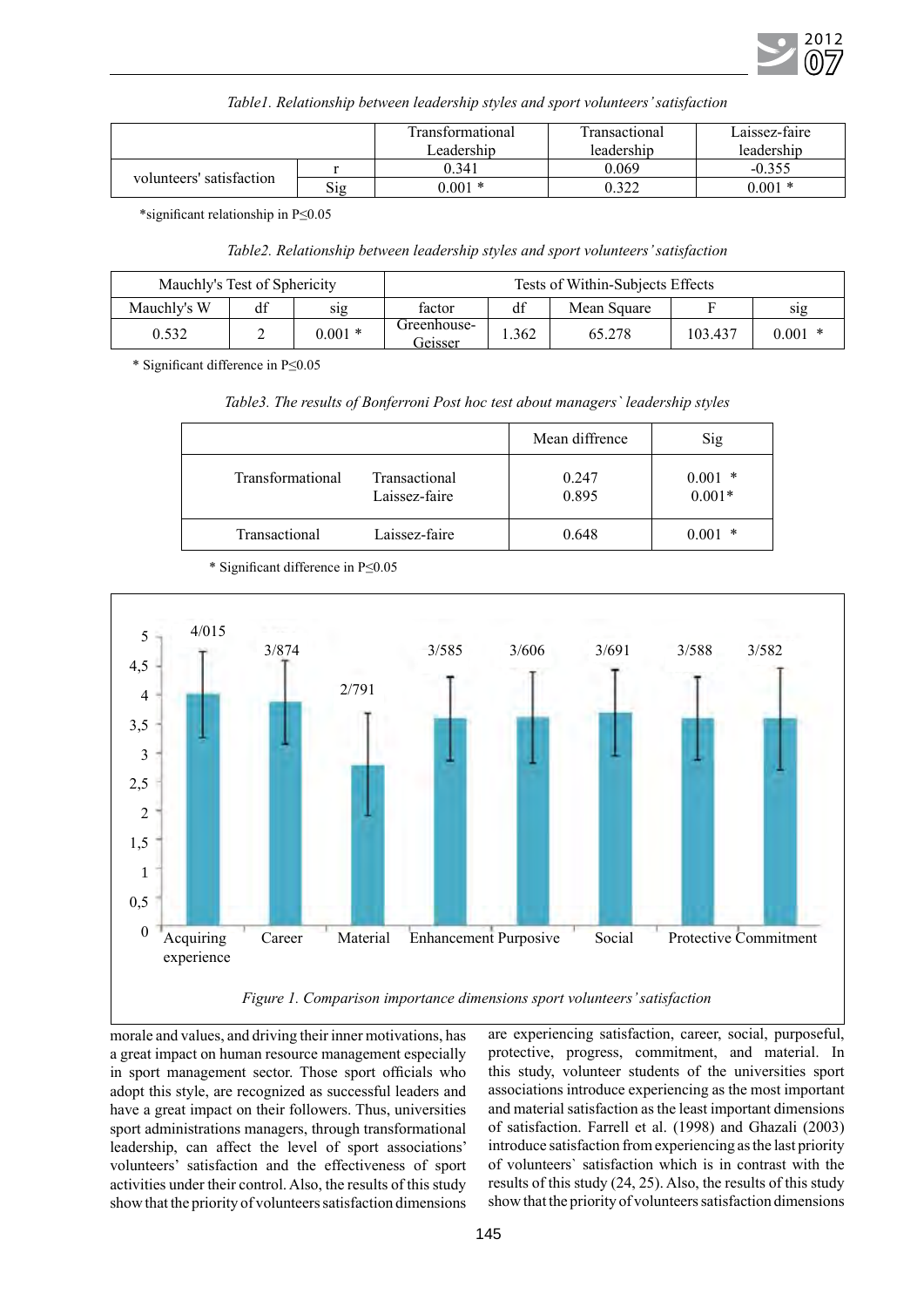#### та медико-біологічні проблеми фізичного виховання і спорту **ПЕДАГОГІКА ПСИХОЛОГІЯ**

are experiencing satisfaction, career, social, purposeful, protective, progress, commitment, and material. In this study, volunteer students of the universities sport associations introduce experiencing as the most important and material satisfaction as the least important dimensions of satisfaction. Farrell et al. (1998) and Ghazali (2003) introduce satisfaction from experiencing as the last priority of volunteers` satisfaction which is in contrast with the results of this study (24, 25). As one of the reasons for this contradiction, we can mention the difference in the nature of this study`s statistical population and of two others; because voluntary activity of their studies is eventual and short term, but in this research it is long term.

Choosing satisfaction from experiencing as the most important dimension of satisfaction shows volunteers` high level of satisfaction from experiences they have acquired in universities sport associations. The reason of this fact is that sport activity in the association is long term in nature. Sport association provides the students an opportunity to experience and use their experiences in their sport and work life. Elstad (1996) showed material satisfaction as a relatively important factor in volunteers' satisfaction. Farrel et al. (1998) also, introduced this factor

#### **References:**

- 1. Charles R., Emery, Katherine J., Barker. The Effect of Transactional and Transformational Leadership Styles on The Organizational Commitment and Job Satisfaction of Personnel. *Journal of Organizational Culture*, 2007, vol. 20, pp. 120-127.
- 2. Pearce, C. L. Transactors, Transformers and beyond (A Multi–method Development of a Theoretical Typology of Leadership). *Journal of Management Development*, 2003, vol. 22, No. 4, pp. 273-307.
- 3. Humphreys, J. H., Einstein, W. O. Nothing new under the sun: Transformational Leadership from a Historical Perspective. *Journal of Management History*, 2003, vol. 41, No. 1, pp. 85–95.
- 4. Cuskelly, G., Taylor, T., Hoye, R., Darcy, S. Volunteer Management Practices and Volunteer Retention: A Human Resource Management Approach. *Sport Management Review*, 2006, vol. 9, pp. 141-163.
- 5. Hwang, J. *Does Sport Really Matter To Volunteers? Implications from an Empirical Comparison between Sport Volunteers and Non-Sport Volunteers*, Thesis Ph.d, 2010, pp. 142-152.
- 6. Daitch, R., Short, M.P., Bertolini, R., Macpherson, M. *It's a Noble Choice they've made: "Sport Volunteerism in Small Communities in the Northwest Territories".* Research Report, Knowledge Development Centre, Canada, 2005, pp. 123-134.
- 7. Downward, P.M., Ralston, R. The Sports Development Potential of sport Event Volunteering: Insights from the XVLL Manchester Commonwealth Games. *European Sport Management Quarterly,* 2006, vol.6(4), pp. 333-351.
- 8. Cnaan, R.A. Goldberg-Glen, R.S. Measuring motivation to volunteer in human services. *Journal of Applied Behavioral Science*, 1991, vol.27(3), pp. 269–284.
- 9. Pauline, G. Volunteer motivation and demographic influences at a professional tennis event. Department of Sport Management, *Syracuse University of United States*, 2009, vol. 15, pp. 172-184.
- 10. Sherer, M. National Service in Israel: "Motivations, Volunteer Characteristics, and Levels of Content". *Nonprofit and Voluntary* Sector Quarterly, 2004, vol.33(1). pp. 94-108
- 11. Bass, B. M., Avolio, B. J. *Full range leadership development: Manual for the Multifactor Leadership Questionnaire.* Palo Alto, CA: Mindgarden. 1990, 160 p.
- 12. Waldman, D., Ramirea, G., House, R., Puranam, P. Does Leadership Matter, CEO Leadership Attributes and Perfitability Under Conditions of Perceived Environmental Uncertainty. *Academy of Management Journal*, 2001, vol. 38, No. 4, pp. 943-974.
- 13. Mahate, A. A test of Transformational and Transactional Leadership Styles on Employees' Satisfaction and Performance in the UAE

as the most important factor of volunteers` satisfaction which was not compatible to this research finding. This study illustrates that girls are more satisfied than boys in all satisfaction dimensions (especially acquiring experience, career, commitment, and material) in sport associations. Researches show that female students` satisfaction is more than male students` satisfaction and women`s job satisfaction is more than men`s job satisfaction.Thus, the higher degree of job satisfaction and experiencing in female students seems more justifying. Also, it`s been cleared that sport students were more satisfied than other students in all satisfaction dimensions (especially acquiring experience, career, purposeful, and commitment). Perhaps higher level of satisfaction in sport volunteers is due to similar nature of their education field with sport and performance of sport association`s activity. Finally, it is suggested that managers of universities sport administrations increase the level of satisfaction by using transformational leadership styles, special management strategies, proper encouraging policies, and transforming sport associations into a place which enables individuals to achieve their voluntary motivations more feasible and easier, thereby pave their way to participate in sport associations effectively.

Banking Sector. *Journal of Comparative International Management*, 2005, vol. 7, pp. 143-158.

- 14. Money, Richard K., J.R. *Transformational Leadership as a Success Factor in a Merger*. Walden University, 2011, pp. 145-160.
- 15. Wang, X. Transformational leadership: Effect on the job satisfaction of Registered Nurses in a hospital in China. *Department of Sport Management*, 2011, vol. 20, No. 7, pp. 643-712.
- 16. Moriano, J.A. the Influence of Transformational Leadership and Organizational Identification on Intrapreneurship. *European Journal of Work and Organizational Psychology*, 2011, vol. 11, Iss. 3, pp. 264- 276.
- 17. Burton, L.J., Peachey, J.W. *Male or Female Athletic Director? Exploring Perceptions of Leader Effectiveness and a (Potential) Female Leadership Advantage With Intercollegiate Athletic Directors*. New York: 2011, Vol. 64, Iss. 5, PP. 416-421.
- 18. Oguz, E. The relationship between the leadership styles of the school administrators and the organizational citizenship behaviors of teachers. *Journal of Management History*, 2010, vol. 23, No. 1, pp. 65–75.
- 19. Fang, C.H., Chang, S.T., Chen, G.L. *Applying Structural Equation Model to Study of The Relationship Model Among Leadership Style*, Satisfaction, Organization Commitment and Performance in Hospital Industry. 2009, DOI: 10.
- 20. ClaireKlein, K. *Leaders of Effective Volunteer Organizations: Their Character, Practice and Transformational Style*. Thesis Phd, University of Cardinal Stritch, 2006, pp. 89-102.
- 21. Rowold, J. Relationships between Leadership Styles and Followers' Emotional Experience and Effectiveness in the Voluntary Sector. *Nonprofit and Voluntary Sector Quarterly*, 2009, Vol. 38, No. 2, pp. 270-286.
- 22. Korek, S., Felfe, J., Rothe, U. Z. Transformational Leadership and Commitment: A Multilevel Analysis of Group-Level Influences and Mediating Processes. *European Journal of Work and Organizational Psychology*, 2010, Vol. 19, Iss. 3, pp. 364-366.
- 23. Susan, B. *The Relationship of Leadership Styles and Recognition of Retiring Boomers as Potential Volunteers*. Thesis Phd, Capella University, 2006, PP. 111-123.
- 24. Ghazali, R.M. *Motivational Factors of Volunteerism*: A case Study of Warrens Cranberry Festival 2002, Master of Sport Science in Hospitality and Tourism, Master of Science Degree in Hospitality and Tourism, University of Wisconsin-Stout, 2003, pp. 20-67.
- 25. Farrell, J.M., Johnston, M.E., Twynam, D.G. Volunteer Motivation, Satisfaction, and Management at an Elite Sporting Competition, *Journal of Sport Management*, 1998, pp. 288-300.